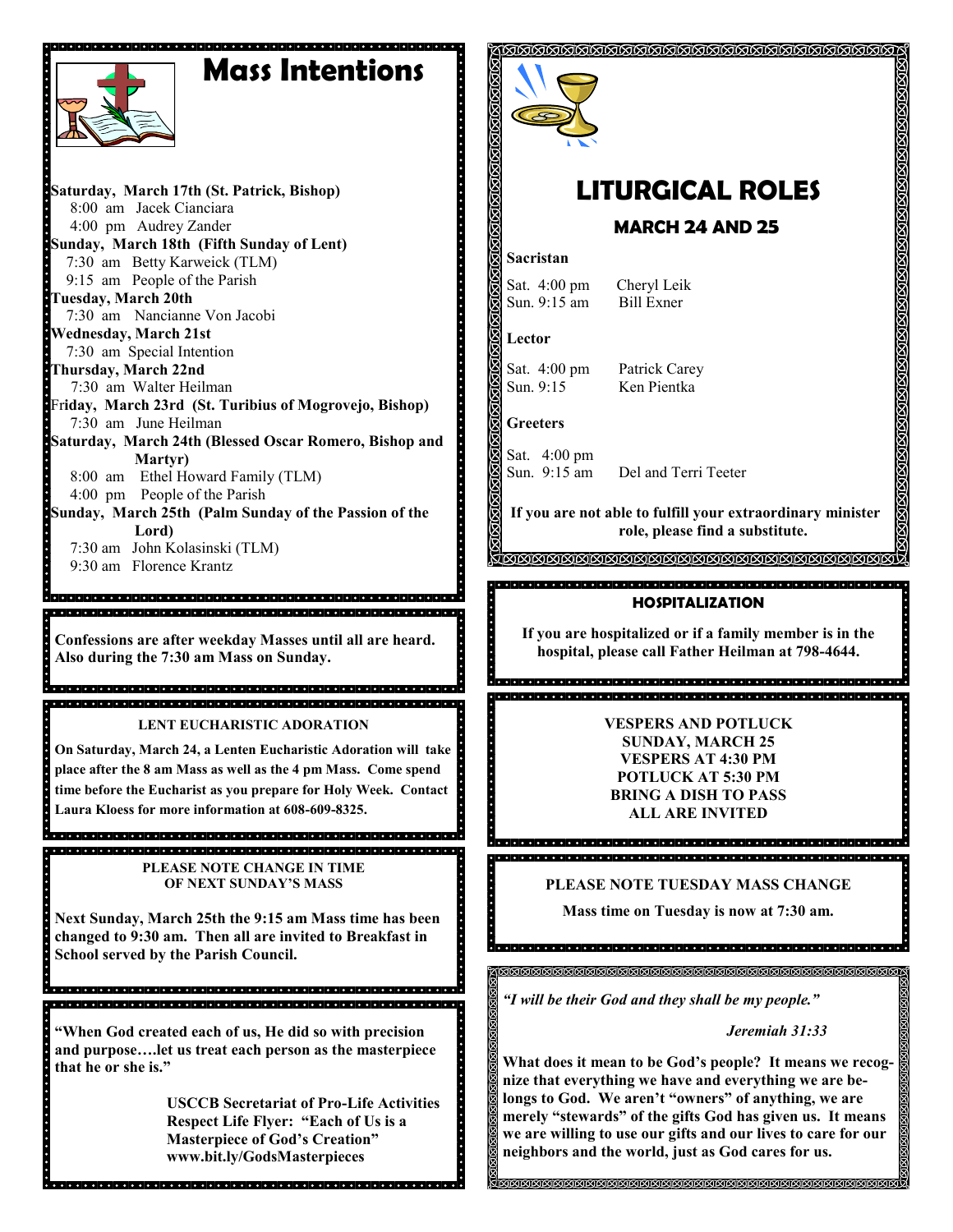## **FIFTH SUNDAY OF LENT March 18. 2018**

## **DEEPEN YOUR FAITH READ THE CATHOLIC HERALD**

**This week the Catholic Herald features the county Connection Section with a focus on Green County. The Catholic Herald also includes a special Senior Focus section that addresses issues pertinent to senior Catholics. If you do not get the Catholic Herald in your home and would like to, please call the parish office at 798-2111.**

#### **GRIEF SUPPORT GROUP**

in kakai kakai kakai kakai kakai kakai kakai kakai kakai kakai kakai kakai kakai kakai kakai kakai kakai kakai

**Four weekly sessions of a grief support group will be offered in April starting on Thursday, April 5th. Dates will be April 5th, 19th, 26th, and May 3rd. Note that a session will not be held on April 12th. Times: 7-9pm. Place: Evangelical Lutheran Church in St. Olaf's room. Mary will need people to register by March 29th because she needs to get reading materials out to those attending before the first session. The meeting place is wheel chair accessible. Refreshments will be provided. These sessions are for those who have lost a loved one no matter how long it has been. Contact Mary Williams at 437-4810 to register.**

## **GOOD FRIDAY COLLECTION**

<u>istola dia talafatata latafatata latafatata latafatata dia talafatata latafatata latafatata latafatata latafat</u>

**Pope Francis has asked us to support the Good Friday Collection which helps Christians in the Holy Land. Through this collection you stand in solidarity with the Church in the Holy Land as a witness of peace, supporting Catholics there in parishes and schools, maintaining Christian shrines and caring for refugees in the Holy Land. Please note flyer on this subject in bulletin.** 

a la la la fata la la la fata la fata la fata la fata la fata la fata la fata la fata la fata la fata la fata la fata la 

**IN THE AREA March 23 Fish Fry, St. Michael Church, Dane 5 to 8 pm March 22, 23, 24 Estate Sale, Holy Cross Parish, Mazomanie Mar. 22 — 8am to 6 pm Mar 23 — 9 am to 5 pm Mar 24 — 8 am to noon March 25 Pancake Breakfast, KC Council #4549 — 8 am to noon St. Bernard's Catholic Church, Middleton March 25 Polish Spring Festival/Lunch 4913 Schofield St.. Immaculate Heart of Mary, Monona 10 an to 3 pm March 25 Bingo Party, Knights of Columbus #3924 12:30—4:30 pm St. Francis Xavier Fellowship**

**Hall, Cross Plains**

## 

**A special class for couples who are pregnant or have recently had a baby! To help you navigate the postpartum transition and understand your fertility signs and how to interpret them, join Vicki Braun on Tuesday, April 24th, 7 pm at Holy Name Heights as she explains how to practice NFP during this time. This class is for those couples who have learned the Couple to Couple Sympto-thermal Method of NFP. Nursing babies are welcome! To register, go to:**

**[https://registration.madisondiocese.org/nfp/?f=](https://registration.madisondiocese.org/nfp/?f) and choose the Couple to Couple League Postpartum class. Questions? Call 608-495-6117 or email: [nfp@straphael.org](mailto:nfp@straphael.org)**

## **PRAY FOR OUR PRIESTS AND RELIGIOUS**

s<br>Secondo de la decidad de la decidad de la decidad de la decidad de la decidad de la decida

## **CONSCIENCE PROTECTION ACT**

**Congress needs to hear from us! Health care providers, churches, and others are being forced to participate in abortion or provide health care coverage for it. Urge Congress to stop this coercion by passing the Conscience Protection Act. Send your representatives a message TODAY at: www.humanlifeaction.org**

## en<br>Sociología de la dialección de la dialección de la dialección de la dialección de la dialección de la dialecci

**ST. MARY'S LIBRARY IN NARTHEX**

**A volunteer is needed to organize and maintain the bookshelves in the St. Mary Pine Bluff Narthex. Contact Emily Seyfert at 608-924-1158 or Kate Christensen at 630-776- 3092 if interested.** 



. . . . . . . . . . . . . . . . .

# **Collection Report**

#### **March 11, 2018**

|                                           | Actual |                                           | <b>Budget</b> |  | Variance |            |
|-------------------------------------------|--------|-------------------------------------------|---------------|--|----------|------------|
| Weekly                                    |        | $$5,787.95$ $$4,350.00$                   |               |  |          | \$1,437.95 |
| Year to Date \$165,579.84 \$159,000.00 \$ |        |                                           |               |  |          | 6,579.84   |
|                                           |        | <b>THANK YOU FOR USING YOUR ENVELOPES</b> |               |  |          |            |

**OR ON LINE GIVING**